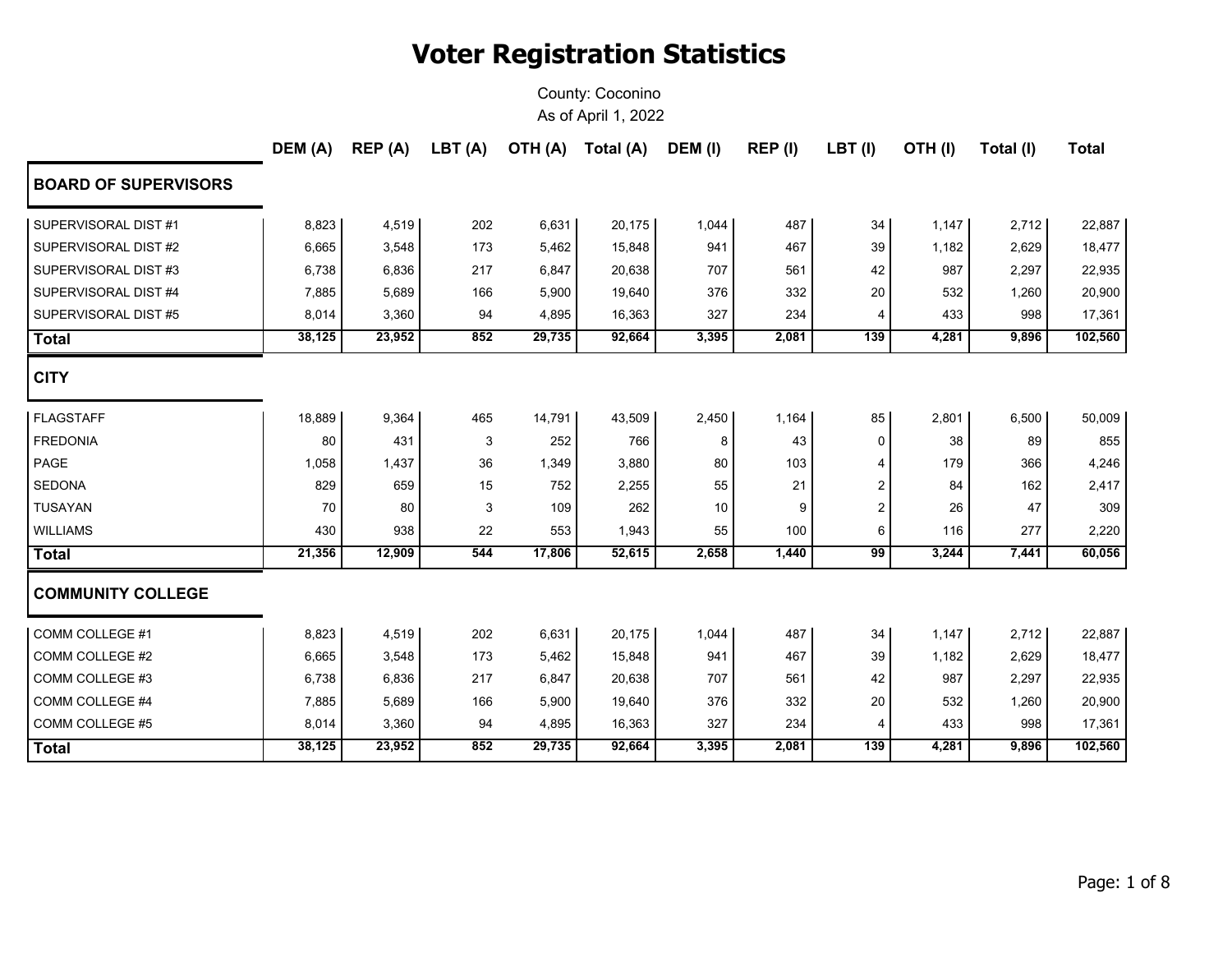|                                 | DEM (A) | REP(A) | LBT (A)        | (A) HTO | Total (A) | DEM (I)        | REP (I) | $LBT$ (I)       | OTH(I)         | Total (I) | <b>Total</b> |
|---------------------------------|---------|--------|----------------|---------|-----------|----------------|---------|-----------------|----------------|-----------|--------------|
| <b>CONGRESSIONAL</b>            |         |        |                |         |           |                |         |                 |                |           |              |
| <b>CONGRESSIONAL DISTRICT 2</b> | 38,125  | 23,952 | 852            | 29,735  | 92,664    | 3,395          | 2,081   | 139             | 4,281          | 9,896     | 102,560      |
| <b>Total</b>                    | 38,125  | 23,952 | 852            | 29,735  | 92,664    | 3,395          | 2,081   | 139             | 4,281          | 9,896     | 102,560      |
| <b>FIRE DISTRICT</b>            |         |        |                |         |           |                |         |                 |                |           |              |
| <b>BLUE RIDGE FD</b>            | 64      | 279    | 6              | 116     | 465       | $\overline{2}$ | 15      | 0               | 3              | 20        | 485          |
| <b>FLAGSTAFF RANCH FD</b>       | 49      | 91     | $\mathbf{1}$   | 55      | 196       | 5              | 4       | 2               | 4              | 15        | 211          |
| <b>FOREST LAKES FD</b>          | 27      | 107    | 3              | 58      | 195       | $\overline{2}$ | 3       | $\mathbf{1}$    | 3              | 9         | 204          |
| <b>GREENEHAVEN FD</b>           | 77      | 120    | 4              | 116     | 317       | 12             | 10      | 0               | 11             | 33        | 350          |
| <b>HIGHLANDS FD</b>             | 1,319   | 899    | 28             | 1,111   | 3,357     | 71             | 54      | $\overline{7}$  | 94             | 226       | 3,583        |
| JUNIPINE EST FD                 | 33      | 159    | 1              | 60      | 253       | 1              | 12      | 1               | 9              | 23        | 276          |
| <b>KAIBAB EST WEST FD</b>       | 86      | 219    | 2              | 145     | 452       | 3              | 13      | 2               | 21             | 39        | 491          |
| <b>LOCKETT RANCHES FD</b>       | 72      | 83     | 3              | 63      | 221       | 0              | 1       | 0               | 2              | 3         | 224          |
| <b>MORMON LAKE FD</b>           | 15      | 59     | 0              | 43      | 117       | 2              | 5       | 0               | $\overline{4}$ | 11        | 128          |
| PINEWOOD FD                     | 236     | 520    | $\overline{2}$ | 351     | 1,109     | 16             | 37      |                 | 24             | 78        | 1,187        |
| <b>PONDEROSA FD</b>             | 329     | 627    | 19             | 494     | 1,469     | 21             | 47      | 1               | 35             | 104       | 1,573        |
| <b>SEDONA FD</b>                | 900     | 721    | 15             | 819     | 2,455     | 58             | 24      | 2               | 95             | 179       | 2,634        |
| SHERWOOD FST FD                 | 27      | 88     | $\overline{2}$ | 44      | 161       | $\Omega$       | 3       | 0               | $\overline{4}$ | 7         | 168          |
| <b>SUMMIT FD</b>                | 2,576   | 3,547  | 92             | 2,554   | 8,769     | 98             | 158     | 8               | 169            | 433       | 9,202        |
| <b>TUSAYAN FD</b>               | 69      | 79     | 1              | 109     | 258       | 10             | 9       | 2               | 26             | 47        | 305          |
| <b>WESTWOOD EST FD</b>          | 25      | 50     | $\mathbf{1}$   | 35      | 111       | 0              | 0       | $\mathbf 0$     | 0              | 0         | 111          |
| <b>WOODS FD</b>                 | 10      | 41     | 0              | 17      | 68        | 0              | 0       | 0               | 3              | 3         | 71           |
| <b>Total</b>                    | 5,914   | 7,689  | 180            | 6,190   | 19,973    | 301            | 395     | $\overline{27}$ | 507            | 1,230     | 21,203       |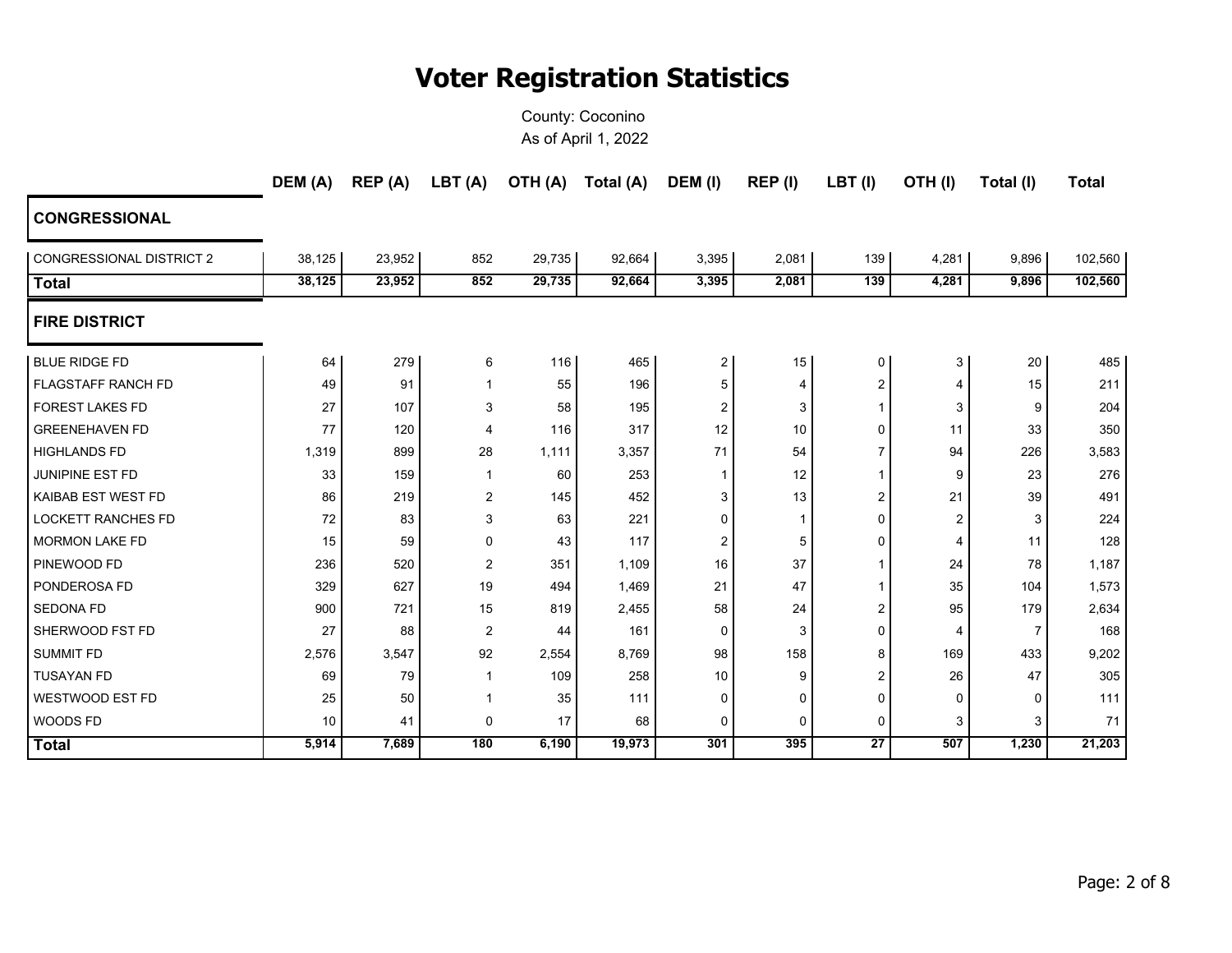|                                 | DEM (A) | REP (A) | LBT (A) | OTH (A) | Total (A) | DEM (I) | REP (I) | $LBT$ (I)               | OTH(I) | Total (I) | <b>Total</b> |
|---------------------------------|---------|---------|---------|---------|-----------|---------|---------|-------------------------|--------|-----------|--------------|
| <b>HOSPITAL</b>                 |         |         |         |         |           |         |         |                         |        |           |              |
| <b>PAGE HOSPITAL</b>            | 1,759   | 1,740   | 48      | 1,849   | 5,396     | 133     | 125     | 4                       | 222    | 484       | 5,880        |
| <b>WILLIAMS HOSPITAL</b>        | 860     | 2,449   | 46      | 1,469   | 4,824     | 92      | 230     | 18                      | 275    | 615       | 5,439        |
| <b>Total</b>                    | 2,619   | 4,189   | 94      | 3,318   | 10,220    | 225     | 355     | $\overline{22}$         | 497    | 1,099     | 11,319       |
| <b>JOINT TECHNOLOGY</b>         |         |         |         |         |           |         |         |                         |        |           |              |
| YAVAPAI VACTE                   | 900     | 721     | 15      | 819     | 2,455     | 58      | 24      | $\overline{2}$          | 95     | 179       | 2,634        |
| <b>Total</b>                    | 900     | 721     | 15      | 819     | 2,455     | 58      | 24      | $\mathbf{2}$            | 95     | 179       | 2,634        |
| <b>JUSTICE OF THE PEACE</b>     |         |         |         |         |           |         |         |                         |        |           |              |
| JOP DISTRICT #1 FLAGSTAFF       | 32,265  | 17,964  | 728     | 24,227  | 75,184    | 2,975   | 1,586   | 110                     | 3,491  | 8,162     | 83,346       |
| JOP DISTRICT #2 FREDONIA        | 91      | 449     | 3       | 270     | 813       | 15      | 47      | 0                       | 42     | 104       | 917          |
| <b>JOP DISTRICT #3 WILLIAMS</b> | 1,563   | 3,282   | 69      | 2,356   | 7,270     | 198     | 297     | 25                      | 464    | 984       | 8,254        |
| JOP DISTRICT #4 PAGE            | 4,206   | 2,257   | 52      | 2,882   | 9,397     | 207     | 151     | 4                       | 284    | 646       | 10,043       |
| <b>Total</b>                    | 38,125  | 23,952  | 852     | 29,735  | 92,664    | 3,395   | 2,081   | 139                     | 4,281  | 9,896     | 102,560      |
| <b>LEGISLATIVE</b>              |         |         |         |         |           |         |         |                         |        |           |              |
| <b>LEGISLATIVE DISTRICT 1</b>   | 829     | 659     | 15      | 752     | 2,255     | 55      | 21      | $\overline{\mathbf{c}}$ | 84     | 162       | 2,417        |
| <b>LEGISLATIVE DISTRICT 6</b>   | 26,007  | 13,691  | 502     | 18,368  | 58,568    | 1,556   | 981     | 63                      | 2,104  | 4,704     | 63,272       |
| <b>LEGISLATIVE DISTRICT 7</b>   | 11,289  | 9,602   | 335     | 10,615  | 31,841    | 1,784   | 1,079   | 74                      | 2,093  | 5,030     | 36,871       |
| <b>Total</b>                    | 38,125  | 23,952  | 852     | 29,735  | 92,664    | 3,395   | 2,081   | 139                     | 4,281  | 9,896     | 102,560      |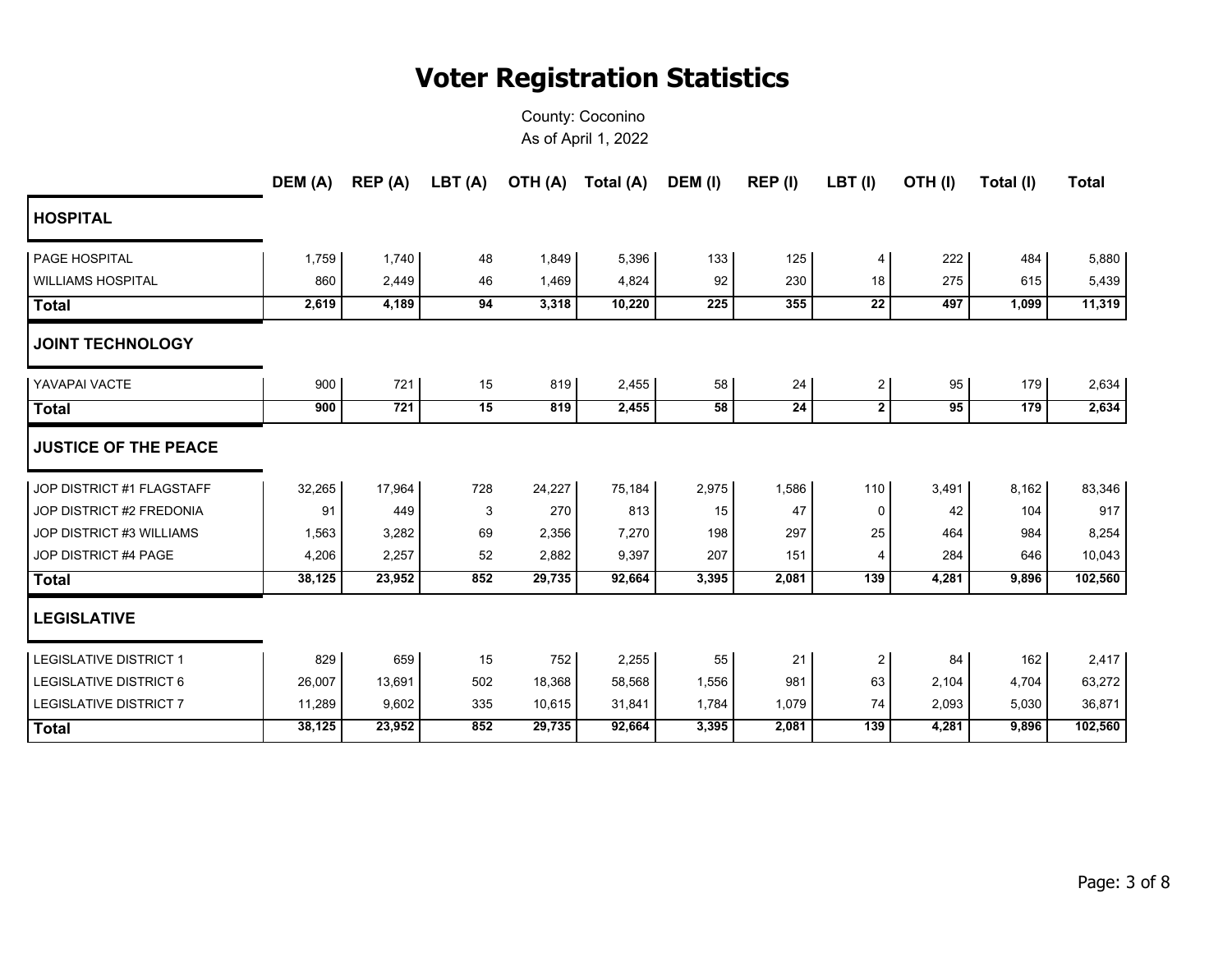|                   | DEM (A) | REP(A) | LBT(A)           | OTH (A) | Total (A) | DEM (I) | REP (I)        | LBT(I)         | OTH(I) | Total (I) | <b>Total</b> |
|-------------------|---------|--------|------------------|---------|-----------|---------|----------------|----------------|--------|-----------|--------------|
| <b>PRECINCT</b>   |         |        |                  |         |           |         |                |                |        |           |              |
| 01 - FLAGSTAFF 1  | 1,000   | 293    | 20               | 613     | 1,926     | 78      | 30             | 2 <sub>1</sub> | 104    | 214       | 2,140        |
| 02 - FLAGSTAFF 2  | 813     | 189    | 9                | 421     | 1,432     | 63      | 9              | $\mathbf{1}$   | 54     | 127       | 1,559        |
| 03 - FLAGSTAFF 3  | 653     | 115    | 15               | 334     | 1,117     | 76      | 15             | 0              | 46     | 137       | 1,254        |
| 04 - FLAGSTAFF 4  | 949     | 331    | 15               | 483     | 1,778     | 54      | $\overline{7}$ | $\mathbf 1$    | 44     | 106       | 1,884        |
| 05 - FLAGSTAFF 5  | 1,037   | 531    | 19               | 624     | 2,211     | 48      | 20             | $\mathbf{1}$   | 43     | 112       | 2,323        |
| 06 - FLAGSTAFF 6  | 495     | 344    | 19               | 417     | 1,275     | 32      | 24             | $\mathbf{1}$   | 34     | 91        | 1,366        |
| 07 - FLAGSTAFF 7  | 776     | 470    | 18               | 691     | 1,955     | 147     | 66             | $\mathbf{1}$   | 135    | 349       | 2,304        |
| 08 - FLAGSTAFF 8  | 495     | 169    | 12               | 227     | 903       | 20      | $\overline{7}$ | 3              | 13     | 43        | 946          |
| 09 - FLAGSTAFF 9  | 820     | 313    | 23               | 822     | 1,978     | 156     | 73             | 9              | 208    | 446       | 2,424        |
| 10 - FLAGSTAFF 10 | 208     | 46     | $\overline{7}$   | 211     | 472       | 211     | 81             | $\mathbf{1}$   | 177    | 470       | 942          |
| 11 - FLAGSTAFF 11 | 521     | 225    | 18               | 462     | 1,226     | 52      | 24             | $\mathbf{1}$   | 88     | 165       | 1,391        |
| 12 - FLAGSTAFF 12 | 609     | 131    | 12               | 461     | 1,213     | 126     | 52             | $\overline{7}$ | 163    | 348       | 1,561        |
| 13 - FLAGSTAFF 13 | 267     | 92     | 5                | 231     | 595       | 299     | 125            | 10             | 269    | 703       | 1,298        |
| 14 - FLAGSTAFF 14 | 186     | 100    | $\boldsymbol{2}$ | 166     | 454       | 42      | 23             | 2              | 82     | 149       | 603          |
| 15 - FLAGSTAFF 15 | 1,459   | 542    | 40               | 1,198   | 3,239     | 122     | 67             | $\overline{7}$ | 200    | 396       | 3,635        |
| 16 - FLAGSTAFF 16 | 938     | 444    | 8                | 629     | 2,019     | 49      | 20             | 3              | 50     | 122       | 2,141        |
| 17 - FLAGSTAFF 17 | 349     | 191    | 11               | 256     | 807       | 11      | 11             | $\overline{2}$ | 23     | 47        | 854          |
| 18 - FLAGSTAFF 18 | 310     | 233    | 8                | 337     | 888       | 19      | 25             | 0              | 39     | 83        | 971          |
| 19 - FLAGSTAFF 19 | 753     | 539    | 30               | 555     | 1,877     | 45      | 33             | 4              | 54     | 136       | 2,013        |
| 20 - FLAGSTAFF 20 | 359     | 135    | 13               | 348     | 855       | 225     | 80             | 4              | 197    | 506       | 1,361        |
| 21 - FLAGSTAFF 21 | 959     | 606    | 37               | 773     | 2,375     | 69      | 52             | 6              | 107    | 234       | 2,609        |
| 22 - FLAGSTAFF 22 | 1,178   | 815    | 29               | 1,076   | 3,098     | 77      | 51             | 3              | 87     | 218       | 3,316        |
| 23 - FLAGSTAFF 23 | 739     | 370    | 31               | 764     | 1,904     | 97      | 51             | 4              | 137    | 289       | 2,193        |
| 24 - FLAGSTAFF 24 | 1,023   | 927    | 22               | 948     | 2,920     | 91      | 68             | 4              | 137    | 300       | 3,220        |
| 25 - FLAGSTAFF 25 | 846     | 630    | 15               | 631     | 2,122     | 61      | 52             | 4              | 78     | 195       | 2,317        |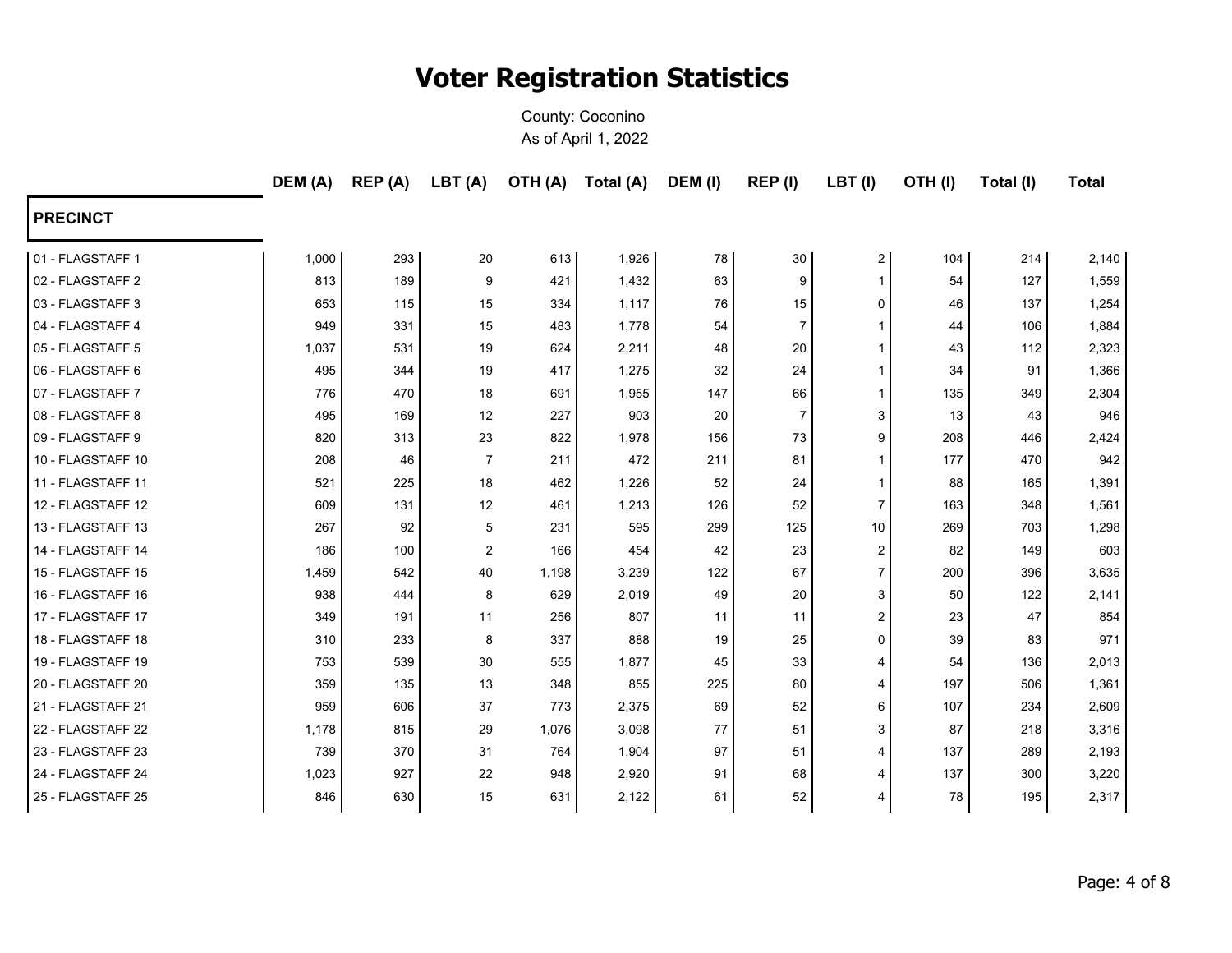|                        | DEM (A) | REP (A) | LBT (A) | OTH (A) | Total (A) | DEM (I)        | REP (I)        | LBT (I) | OTH(I)         | Total (I) | Total |
|------------------------|---------|---------|---------|---------|-----------|----------------|----------------|---------|----------------|-----------|-------|
| 26 - FLAGSTAFF 26      | 484     | 368     | 11      | 476     | 1,339     | 29             | 31             | 2       | 64             | 126       | 1,465 |
| 27 - FLAGSTAFF 27      | 577     | 166     | 14      | 507     | 1,264     | 133            | 45             | 2       | 153            | 333       | 1,597 |
| 28 - FLAGSTAFF 28      | 102     | 27      | 3       | 100     | 232       | 21             | $\overline{7}$ | 0       | 17             | 45        | 277   |
| 29 - FLAGSTAFF 29      | 365     | 287     | 13      | 322     | 987       | 21             | 23             | 0       | 30             | 74        | 1,061 |
| 40 - BELLEMONT         | 224     | 337     | 11      | 301     | 873       | 14             | 29             | 1       | 21             | 65        | 938   |
| 41 - BLUE RIDGE        | 112     | 417     | 8       | 187     | 724       | $\overline{7}$ | 23             | 0       | 11             | 41        | 765   |
| 42 - BODAWAY           | 728     | 135     | 0       | 242     | 1,105     | 14             | 8              | 0       | 21             | 43        | 1,148 |
| 43 - CAMERON           | 641     | 131     | 8       | 272     | 1,052     | 32             | 8              | 0       | 31             | 71        | 1,123 |
| 47 - COPPERMINE        | 353     | 82      | 2       | 153     | 590       | $\overline{7}$ | 4              | 0       | 4              | 15        | 605   |
| 48 - COALMINE          | 222     | 26      | 3       | 62      | 313       | 4              | 1              | 1       | 3              | 9         | 322   |
| 50 - DONEY PARK        | 667     | 1,002   | 27      | 665     | 2,361     | 26             | 54             | 0       | 53             | 133       | 2,494 |
| 52 - FERNWOOD          | 594     | 858     | 22      | 560     | 2,034     | 22             | 35             | 1       | 44             | 102       | 2,136 |
| 53 - FOREST LAKES      | 27      | 109     | 3       | 59      | 198       | 2              | 3              |         | 3              | 9         | 207   |
| 56 - FORT VALLEY       | 399     | 392     | 10      | 314     | 1,115     | 15             | 15             | 1       | 13             | 44        | 1,159 |
| 57 - METEOR            | 24      | 24      | 0       | 42      | 90        | $\mathbf 1$    | $\mathbf{1}$   | 0       | 9              | 11        | 101   |
| 58 - FREDONIA          | 91      | 449     | 3       | 270     | 813       | 15             | 47             | 0       | 42             | 104       | 917   |
| 59 - GRAND CANYON      | 374     | 131     | 5       | 337     | 847       | 85             | 30             | 4       | 123            | 242       | 1,089 |
| 60 - HAVASUPAI         | 45      | 21      | 0       | 87      | 153       | $\mathbf 1$    | 1              | 0       | $\overline{7}$ | 9         | 162   |
| 61 - INSCRIPTION HOUSE | 392     | 100     | 2       | 187     | 681       | 19             | 5              | 0       | 14             | 38        | 719   |
| 62 - PUMPHOUSE WASH    | 1,295   | 892     | 27      | 1,074   | 3,288     | 70             | 50             | 7       | 93             | 220       | 3,508 |
| 63 - MORMON LAKE       | 49      | 98      | 2       | 84      | 233       | 3              | 9              | 0       | $\overline{7}$ | 19        | 252   |
| 64 - KAIBAB            | 114     | 396     | 3       | 279     | 792       | 5              | 35             | 2       | 35             | 77        | 869   |
| 65 - KAIBETO           | 894     | 168     | 0       | 415     | 1,477     | 27             | $\overline{7}$ | 0       | 20             | 54        | 1,531 |
| 67 - LECHEE            | 602     | 173     | 6       | 342     | 1,123     | 31             | 5              | 0       | 17             | 53        | 1,176 |
| 69 - LEUPP             | 870     | 176     | 13      | 435     | 1,494     | 21             | 4              | 2       | 13             | 40        | 1,534 |
| 70 - MOENKOPI          | 226     | 46      | 6       | 231     | 509       | 9              | $\Omega$       | 0       | 9              | 18        | 527   |
| 71 - NAVAJO MOUNTAIN   | 77      | 25      | 0       | 38      | 140       | 7              | 2              | 0       | 4              | 13        | 153   |
|                        |         |         |         |         |           |                |                |         |                |           |       |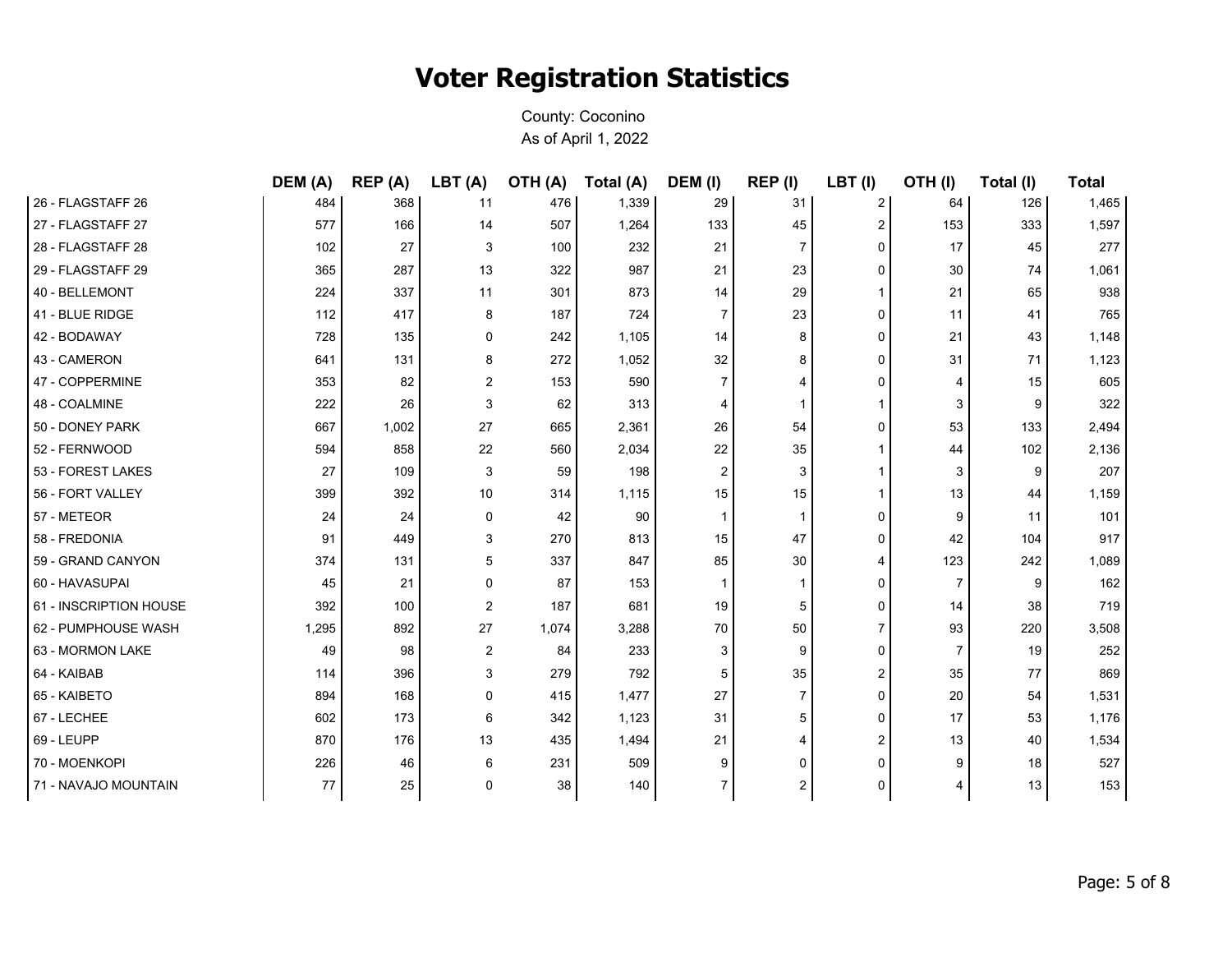|                          | DEM (A) | REP (A) | LBT(A)         | OTH (A) | Total (A) | DEM (I)  | REP (I)        | $LBT$ (I)      | OTH(I) | Total (I) | <b>Total</b> |
|--------------------------|---------|---------|----------------|---------|-----------|----------|----------------|----------------|--------|-----------|--------------|
| 72 - PAGE CENTRAL        | 304     | 382     | 13             | 445     | 1,144     | 25       | 18             |                | 53     | 97        | 1,241        |
| 73 - PAGE EAST           | 235     | 424     | 10             | 344     | 1,013     | 19       | 29             | 0              | 49     | 97        | 1,110        |
| 74 - PAGE SOUTH          | 350     | 269     | 4              | 337     | 960       | 25       | 32             | 1              | 46     | 104       | 1,064        |
| 75 - PAGE WEST           | 271     | 499     | 15             | 379     | 1,164     | 33       | 41             | 2              | 56     | 132       | 1,296        |
| 78 - PARKS SOUTH         | 94      | 248     | 5              | 146     | 493       | 5        | 14             | $\mathbf{1}$   | 18     | 38        | 531          |
| 79 - PARKS NORTH         | 131     | 340     | 11             | 205     | 687       | 9        | 16             | 0              | 16     | 41        | 728          |
| 80 - PINEWOOD            | 238     | 532     | $\overline{2}$ | 359     | 1,131     | 16       | 39             | $\mathbf{1}$   | 25     | 81        | 1,212        |
| 81 - RANCHES NORTH       | 12      | 38      | 1              | 34      | 85        | $\Omega$ | $\Omega$       | 0              |        |           | 86           |
| 82 - OAK CREEK           | 71      | 62      | $\mathbf 0$    | 67      | 200       | 3        | 3              | 0              | 11     | 17        | 217          |
| 83 - SEDONA              | 829     | 659     | 15             | 752     | 2,255     | 55       | 21             | $\overline{2}$ | 84     | 162       | 2,417        |
| 84 - RANCHES SOUTH       | 84      | 147     | 4              | 95      | 330       | 6        | 5              | 2              | 6      | 19        | 349          |
| 85 - SUNSET CRATER       | 519     | 817     | 17             | 609     | 1,962     | 20       | 41             | 4              | 33     | 98        | 2,060        |
| 88 - TOLANI LAKE         | 300     | 41      | 4              | 116     | 461       | 8        |                | 0              | 3      | 12        | 473          |
| 89 - WALNUT CANYON       | 17      | 63      | $\overline{2}$ | 33      | 115       | 3        | $\overline{2}$ | 0              |        | 6         | 121          |
| 90 - TONALEA             | 1,324   | 197     | 6              | 486     | 2,013     | 33       | 11             | 0              | 36     | 80        | 2,093        |
| 92 - WINONA              | 534     | 617     | 19             | 564     | 1,734     | 26       | 23             | $\overline{2}$ | 41     | 92        | 1,826        |
| 93 - TUBA CITY NORTHEAST | 676     | 104     | 6              | 364     | 1,150     | 21       | 7              | 0              | 17     | 45        | 1,195        |
| 94 - TUBA CITY NORTHWEST | 552     | 91      | 11             | 246     | 900       | 9        | 4              | 0              | 12     | 25        | 925          |
| 95 - TUBA CITY SOUTH     | 2,489   | 459     | 22             | 1,133   | 4,103     | 75       | 25             | 0              | 78     | 178       | 4,281        |
| 96 - HOWARD MESA         |         | 44      | $\mathbf 0$    | 31      | 77        |          | 4              | 1              | 6      | 12        | 89           |
| 97 - TUSAYAN             | 184     | 306     | 9              | 320     | 819       | 26       | 46             | 5              | 74     | 151       | 970          |
| 98 - WILLIAMS NORTH      | 381     | 1,336   | 26             | 678     | 2,421     | 47       | 112            | 10             | 125    | 294       | 2,715        |
| 99 - WILLIAMS SOUTH      | 238     | 460     | 10             | 273     | 981       | 19       | 39             | 2              | 60     | 120       | 1,101        |
| <b>Total</b>             | 38,125  | 23,952  | 852            | 29,735  | 92,664    | 3,395    | 2,081          | 139            | 4,281  | 9,896     | 102,560      |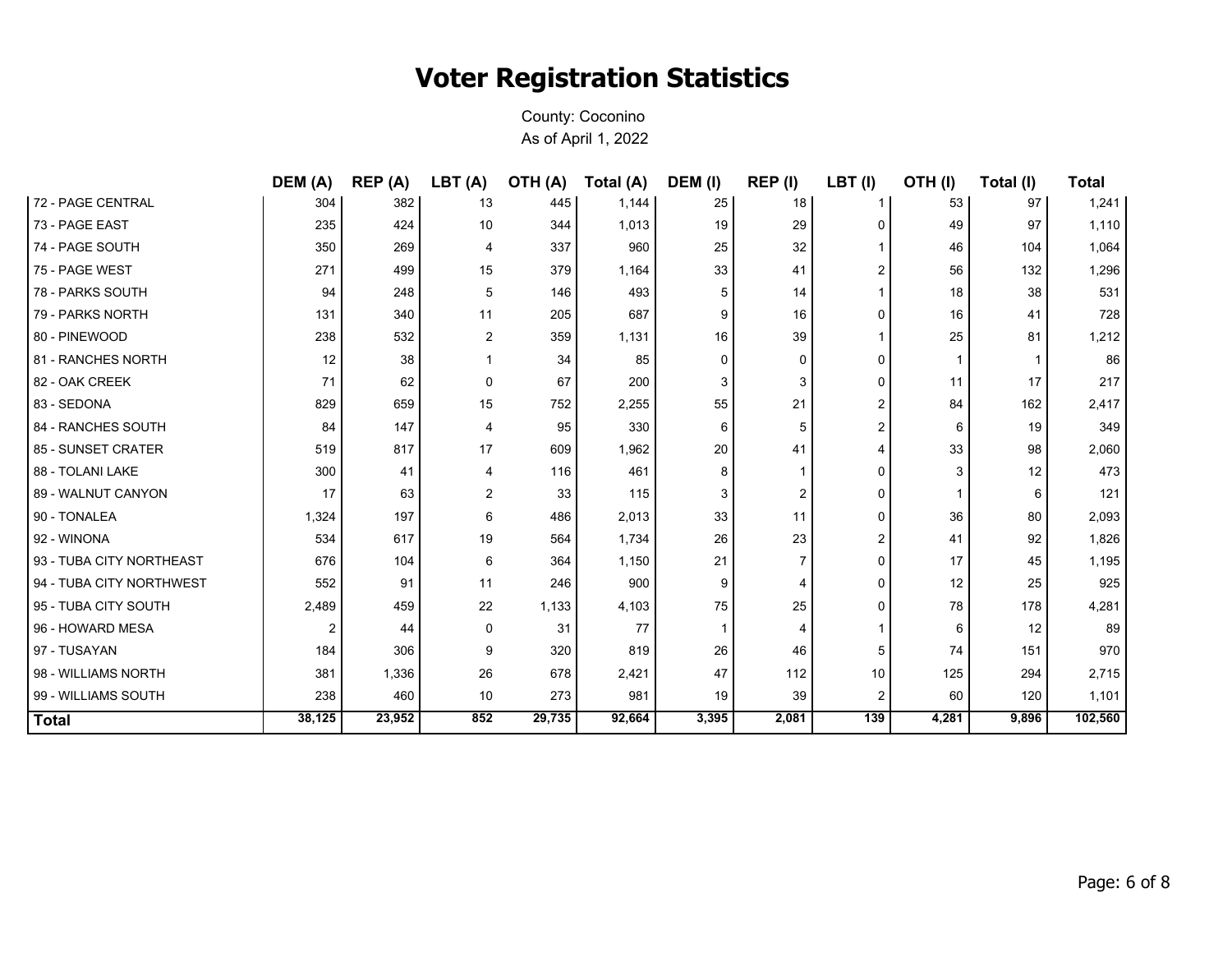|                           | DEM (A) | REP (A) | LBT (A)        | OTH (A) | Total (A) | DEM (I)         | REP (I) | LBT(I)         | OTH(I)         | Total (I) | <b>Total</b> |
|---------------------------|---------|---------|----------------|---------|-----------|-----------------|---------|----------------|----------------|-----------|--------------|
| <b>SANITARY</b>           |         |         |                |         |           |                 |         |                |                |           |              |
| PINEWOOD SANITARY         | 223     | 488     | $\overline{2}$ | 336     | 1,049     | 15 <sup>1</sup> | 36      |                | 24             | 76        | 1,125        |
| <b>TUSAYAN SANITARY</b>   | 62      | 72      | -1             | 103     | 238       | 10 <sup>1</sup> | 6       | $\overline{c}$ | 21             | 39        | 277          |
| <b>Total</b>              | 285     | 560     | 3              | 439     | 1,287     | 25              | 42      | 3              | 45             | 115       | 1,402        |
| <b>SCHOOL</b>             |         |         |                |         |           |                 |         |                |                |           |              |
| ASH FORK JUSD #31         | 107     | 339     | 3              | 232     | 681       | 4               | 21      | 2              | 25             | 52        | 733          |
| CHEVELON BUTTE SD #5      | 95      | 406     | 9              | 187     | 697       | 4               | 18      | 1              | 6              | 29        | 726          |
| <b>FLAGSTAFF USD #1</b>   | 25,074  | 15,777  | 642            | 20,415  | 61,908    | 2,728           | 1,489   | 106            | 3,205          | 7,528     | 69,436       |
| FREDONIA-MOCCASIN SD #6   | 196     | 587     | 9              | 428     | 1,220     | 37              | 64      | 0              | 67             | 168       | 1,388        |
| <b>GRAND CANYON SD #4</b> | 442     | 212     | 8              | 447     | 1,109     | 95              | 39      | 6              | 149            | 289       | 1,398        |
| MAINE SD #10              | 214     | 600     | 15             | 353     | 1,182     | 10 <sup>°</sup> | 27      | $\mathbf{1}$   | 33             | 71        | 1,253        |
| <b>NON DISTRICT</b>       | 45      | 21      | $\mathbf 0$    | 87      | 153       | 1               |         | 0              | $\overline{7}$ | 9         | 162          |
| PAGE SD #8                | 3,765   | 2,052   | 46             | 2,587   | 8,450     | 175             | 132     | 4              | 252            | 563       | 9,013        |
| SEDONA SD #09             | 900     | 721     | 15             | 819     | 2,455     | 58              | 24      | 2              | 95             | 179       | 2,634        |
| TUBA CITY SD #15          | 6,534   | 1,127   | 62             | 2,943   | 10,666    | 195             | 57      | $\mathbf 1$    | 192            | 445       | 11,111       |
| <b>WILLIAMS USD #2</b>    | 753     | 2,110   | 43             | 1,237   | 4,143     | 88              | 209     | 16             | 250            | 563       | 4,706        |
| <b>Total</b>              | 38,125  | 23,952  | 852            | 29,735  | 92,664    | 3,395           | 2,081   | 139            | 4,281          | 9,896     | 102,560      |